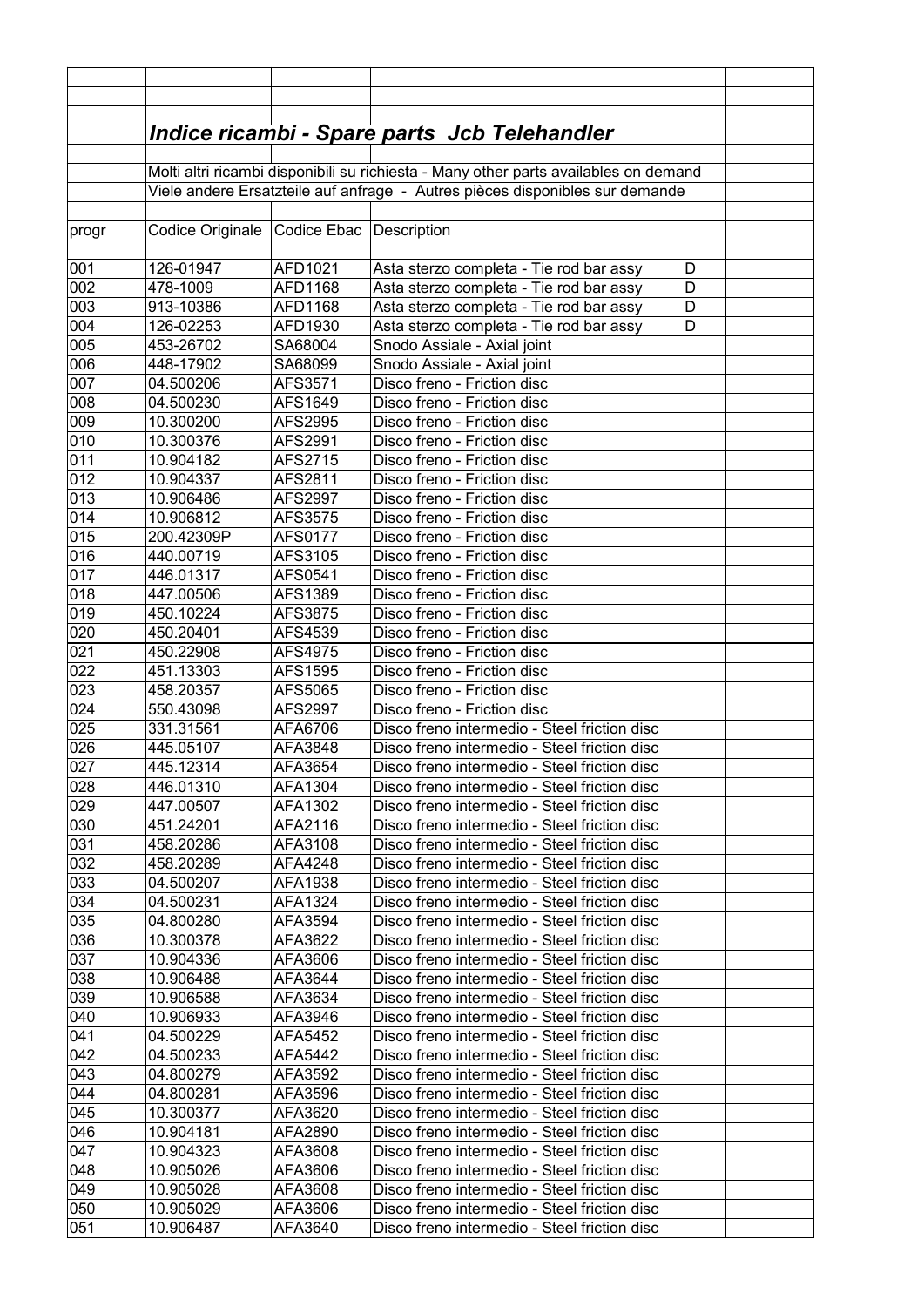|            |                                          |                    | <b>Indice ricambi - Spare parts Jcb Telehandler</b>                                          |  |
|------------|------------------------------------------|--------------------|----------------------------------------------------------------------------------------------|--|
|            |                                          |                    | Molti altri ricambi disponibili su richiesta - Many other parts availables on demand         |  |
|            |                                          |                    | Viele andere Ersatzteile auf anfrage - Autres pièces disponibles sur demande                 |  |
|            |                                          |                    |                                                                                              |  |
| progr      | Codice Originale Codice Ebac Description |                    |                                                                                              |  |
|            |                                          |                    |                                                                                              |  |
| 052        | 10.906489                                | AFA3642            | Disco freno intermedio - Steel friction disc                                                 |  |
| 053        | 10.906490                                | AFA3646            | Disco freno intermedio - Steel friction disc                                                 |  |
| 054        | 10.906587                                | AFA3630            | Disco freno intermedio - Steel friction disc                                                 |  |
| 055        | 10.906589                                | AFA3636            | Disco freno intermedio - Steel friction disc                                                 |  |
| 056        | 10.906590                                | AFA3632            | Disco freno intermedio - Steel friction disc                                                 |  |
| 057        | 10.906931                                | AFA4844            | Disco freno intermedio - Steel friction disc                                                 |  |
| 058        | 10.906932                                | AFA3948            | Disco freno intermedio - Steel friction disc                                                 |  |
| 059        | 10.907120                                | AFA3948            | Disco freno intermedio - Steel friction disc                                                 |  |
| 060        | 10.907121                                | AFA3946            | Disco freno intermedio - Steel friction disc                                                 |  |
| 061        | 10.907369                                | AFA4650            | Disco freno intermedio - Steel friction disc                                                 |  |
| 062        | 200.42308P                               | AFA1288            | Disco freno intermedio - Steel friction disc                                                 |  |
| 063        | 331.16516                                | AFA5122            | Disco freno intermedio - Steel friction disc                                                 |  |
| 064        | 331.31560                                | AFA3656            | Disco freno intermedio - Steel friction disc                                                 |  |
| 065        | 331.31563                                | AFA7286            | Disco freno intermedio - Steel friction disc                                                 |  |
| 066        | 440.00707                                | AFA3110            | Disco freno intermedio - Steel friction disc                                                 |  |
| 067<br>068 | 440.00720                                | AFA3108            | Disco freno intermedio - Steel friction disc<br>Disco freno intermedio - Steel friction disc |  |
| 069        | 445.12307<br>445.40118                   | AFA1324<br>AFA4570 | Disco freno intermedio - Steel friction disc                                                 |  |
| 070        | 447.06706                                | AFA1288            | Disco freno intermedio - Steel friction disc                                                 |  |
| 071        | 450.10212                                | AFA2212            | Disco freno intermedio - Steel friction disc                                                 |  |
| 072        | 450.10219                                | AFA2212            | Disco freno intermedio - Steel friction disc                                                 |  |
| 073        | 450.10226                                | AFA3878            | Disco freno intermedio - Steel friction disc                                                 |  |
| 074        | 450.20403                                | AFA4476            | Disco freno intermedio - Steel friction disc                                                 |  |
| 075        | 45101703                                 | AFA2446            | Disco freno intermedio - Steel friction disc                                                 |  |
| 076        | 451.08002                                | AFA1598            | Disco freno intermedio - Steel friction disc                                                 |  |
| 077        | 453.15301                                | AFA4248            | Disco freno intermedio - Steel friction disc                                                 |  |
| 078        | 458.20285                                | AFA3878            | Disco freno intermedio - Steel friction disc                                                 |  |
| 079        | 458.20358                                | AFA5068            | Disco freno intermedio - Steel friction disc                                                 |  |
| 080        | 550.43099                                | AFA3644            | Disco freno intermedio - Steel friction disc                                                 |  |
| 081        | 04.800278                                | AFS2277            | Disco freno - Friction disc                                                                  |  |
| 082        | 10.905027                                | AFS2811            | Disco freno - Friction disc                                                                  |  |
| 083        | 10.905043                                | AFS2811            | Disco freno - Friction disc                                                                  |  |
| 084        | 10.906586                                | AFS2995            | Disco freno - Friction disc                                                                  |  |
| 085        | 10.907122                                | AFS3575            | Disco freno - Friction disc                                                                  |  |
| 086        | 10.907373                                | AFS4647            | Disco freno - Friction disc                                                                  |  |
| 087        | 15.920147                                | AFS2997            | Disco freno - Friction disc                                                                  |  |
| 088        | 200.42311                                | <b>AFS0177</b>     | Disco freno - Friction disc                                                                  |  |
| 089<br>090 | 440.00721<br>445.05106                   | AFS3105<br>AFS3845 | Disco freno - Friction disc<br>Disco freno - Friction disc                                   |  |
| 091        | 445.30011                                | AFS2983            | Disco freno - Friction disc                                                                  |  |
| 092        | 445.40119                                | AFS4567            | Disco freno - Friction disc                                                                  |  |
| 093        | 446.01317                                | AFS0855            | Disco freno - Friction disc                                                                  |  |
| 094        | 446.40707                                | AFS0851            | Disco freno - Friction disc                                                                  |  |
| 095        | 450.10211                                | AFS2209            | Disco freno - Friction disc                                                                  |  |
| 096        | 450.20402                                | AFS4537            | Disco freno - Friction disc                                                                  |  |
| 097        | 450.23003                                | AFS4975            | Disco freno - Friction disc                                                                  |  |
| 098        | 451.01702                                | AFS1595            | Disco freno - Friction disc                                                                  |  |
| 099        | 458.20281                                | AFS3105            | Disco freno - Friction disc                                                                  |  |
| 100        | 458.20316                                | AFS4975            | Disco freno - Friction disc                                                                  |  |
| 101        | 458.20353                                | AFS3875            | Disco freno - Friction disc                                                                  |  |
| 102        | 550.43098                                | AFS2997            | Disco freno - Friction disc                                                                  |  |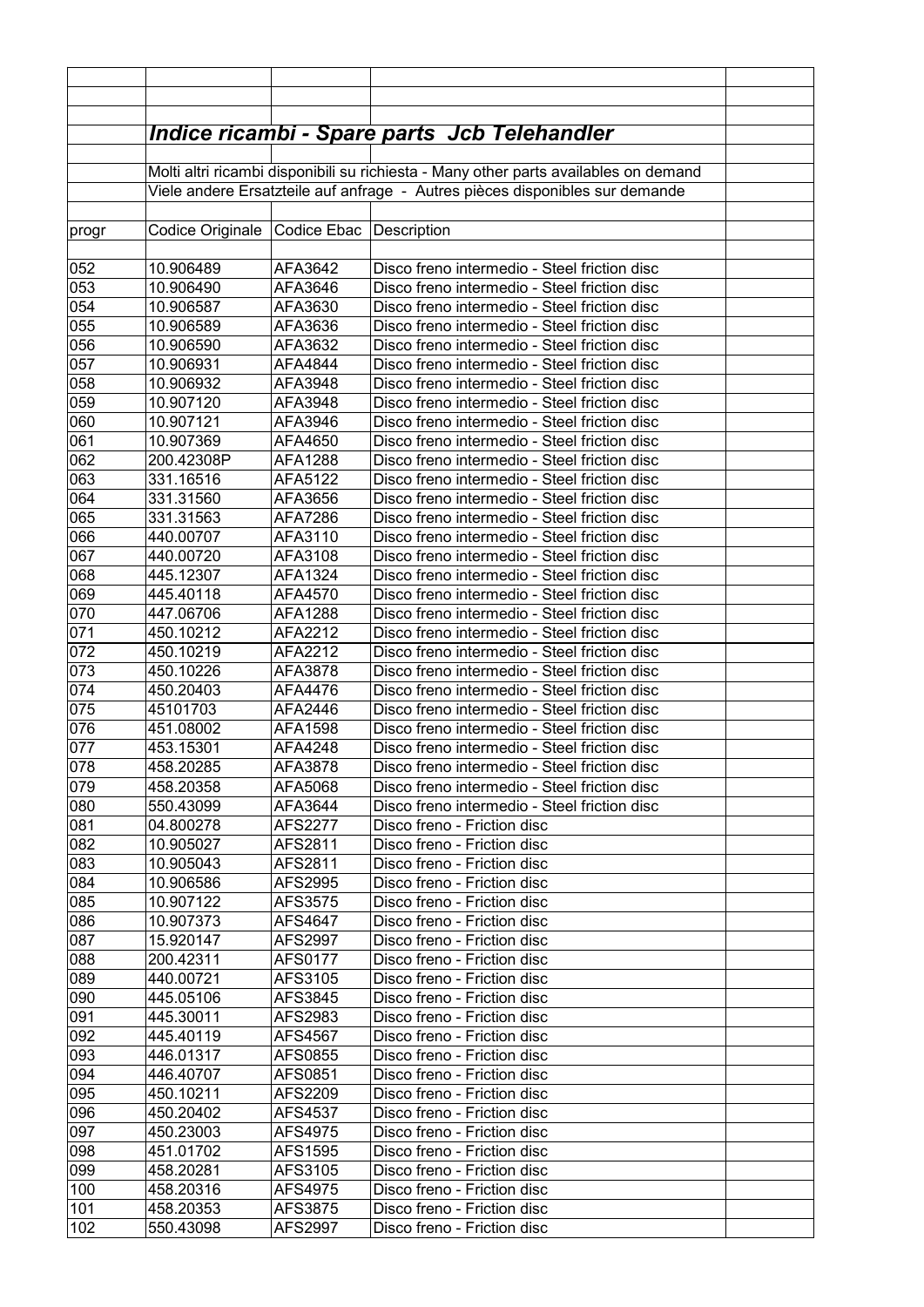|            |                  |                         | Indice ricambi - Spare parts Jcb Telehandler                                         |  |
|------------|------------------|-------------------------|--------------------------------------------------------------------------------------|--|
|            |                  |                         |                                                                                      |  |
|            |                  |                         | Molti altri ricambi disponibili su richiesta - Many other parts availables on demand |  |
|            |                  |                         | Viele andere Ersatzteile auf anfrage - Autres pièces disponibles sur demande         |  |
|            |                  |                         |                                                                                      |  |
| progr      | Codice Originale | Codice Ebac Description |                                                                                      |  |
|            |                  |                         |                                                                                      |  |
| 103        | 15/920389        | BT78.360M               | Pompa freni - Brake master cylinder                                                  |  |
| 104        | 15/108000        | BBJ34.8141              | Pompa freni - Brake master cylinder                                                  |  |
| 105        | 15/106100        | BBJ34.8121              | Pompa freni - Brake master cylinder                                                  |  |
| 106        | 15/106100        | BBM100.817              | Pompa freni - Brake master cylinder                                                  |  |
| 107        | 15/905501        | BBJ105509               | Servofreno - Brake servo                                                             |  |
| 108        | 15/910110        | BT78.333M               | Pompa freni - Brake master cylinder                                                  |  |
| 109        | 15/920110        | BT78.333M               | Pompa freni - Brake master cylinder                                                  |  |
| 110        | 15/904101        | BBJ101409               | Pompa freni - Brake master cylinder                                                  |  |
|            |                  |                         |                                                                                      |  |
| 111<br>112 | 15/904101        | BT118.366M              | Pompa freni - Brake master cylinder<br>Valvola freni - Brake valve                   |  |
|            | 332/G1020        | <b>BBJ0201G</b>         |                                                                                      |  |
|            |                  |                         |                                                                                      |  |
|            |                  |                         |                                                                                      |  |
|            |                  |                         |                                                                                      |  |
|            |                  |                         |                                                                                      |  |
|            |                  |                         |                                                                                      |  |
|            |                  |                         |                                                                                      |  |
|            |                  |                         |                                                                                      |  |
|            |                  |                         |                                                                                      |  |
|            |                  |                         |                                                                                      |  |
|            |                  |                         |                                                                                      |  |
|            |                  |                         |                                                                                      |  |
|            |                  |                         |                                                                                      |  |
|            |                  |                         |                                                                                      |  |
|            |                  |                         |                                                                                      |  |
|            |                  |                         |                                                                                      |  |
|            |                  |                         |                                                                                      |  |
|            |                  |                         |                                                                                      |  |
|            |                  |                         |                                                                                      |  |
|            |                  |                         |                                                                                      |  |
|            |                  |                         |                                                                                      |  |
|            |                  |                         |                                                                                      |  |
|            |                  |                         |                                                                                      |  |
|            |                  |                         |                                                                                      |  |
|            |                  |                         |                                                                                      |  |
|            |                  |                         |                                                                                      |  |
|            |                  |                         |                                                                                      |  |
|            |                  |                         |                                                                                      |  |
|            |                  |                         |                                                                                      |  |
|            |                  |                         |                                                                                      |  |
|            |                  |                         |                                                                                      |  |
|            |                  |                         |                                                                                      |  |
|            |                  |                         |                                                                                      |  |
|            |                  |                         |                                                                                      |  |
|            |                  |                         |                                                                                      |  |
|            |                  |                         |                                                                                      |  |
|            |                  |                         |                                                                                      |  |
|            |                  |                         |                                                                                      |  |
|            |                  |                         |                                                                                      |  |
|            |                  |                         |                                                                                      |  |
|            |                  |                         |                                                                                      |  |
|            |                  |                         |                                                                                      |  |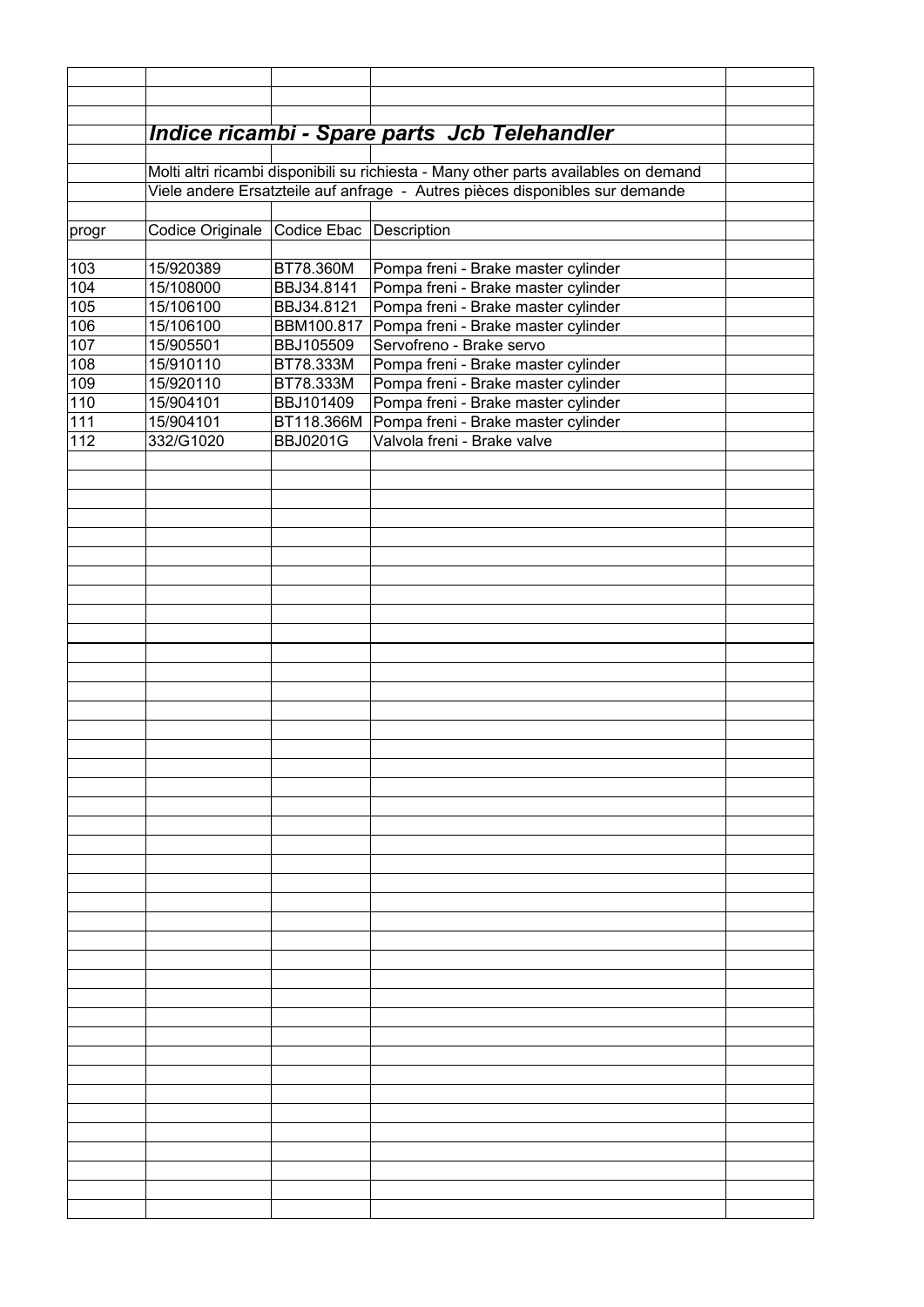| Ricambi JCB Telehandler                      | Spare parts JCB Telehandler          |
|----------------------------------------------|--------------------------------------|
| 10x1<br>Ø30<br><b>ERAC PARTS</b><br>Λ<br>127 | 12x1                                 |
| Description                                  |                                      |
| $3/8$ <sup>11</sup><br>7/16''                | $\frac{7}{16}$ "                     |
| $\overline{9}$<br>127                        |                                      |
|                                              | Brake master cylinder<br>Description |

| Ebac code         |  | Description           |
|-------------------|--|-----------------------|
| <b>BBJ34.8141</b> |  | Brake master cylinder |
|                   |  |                       |
|                   |  |                       |
|                   |  |                       |



*Ricambi EBAC Via M. Buonarroti N° 11 - 42023 - Cadelbosco Sopra - Reggio Emilia - ITALY* www.ricambiebac.it - info@ricambiebac.it - P.I. 02481240352 - tel/fax +390522917720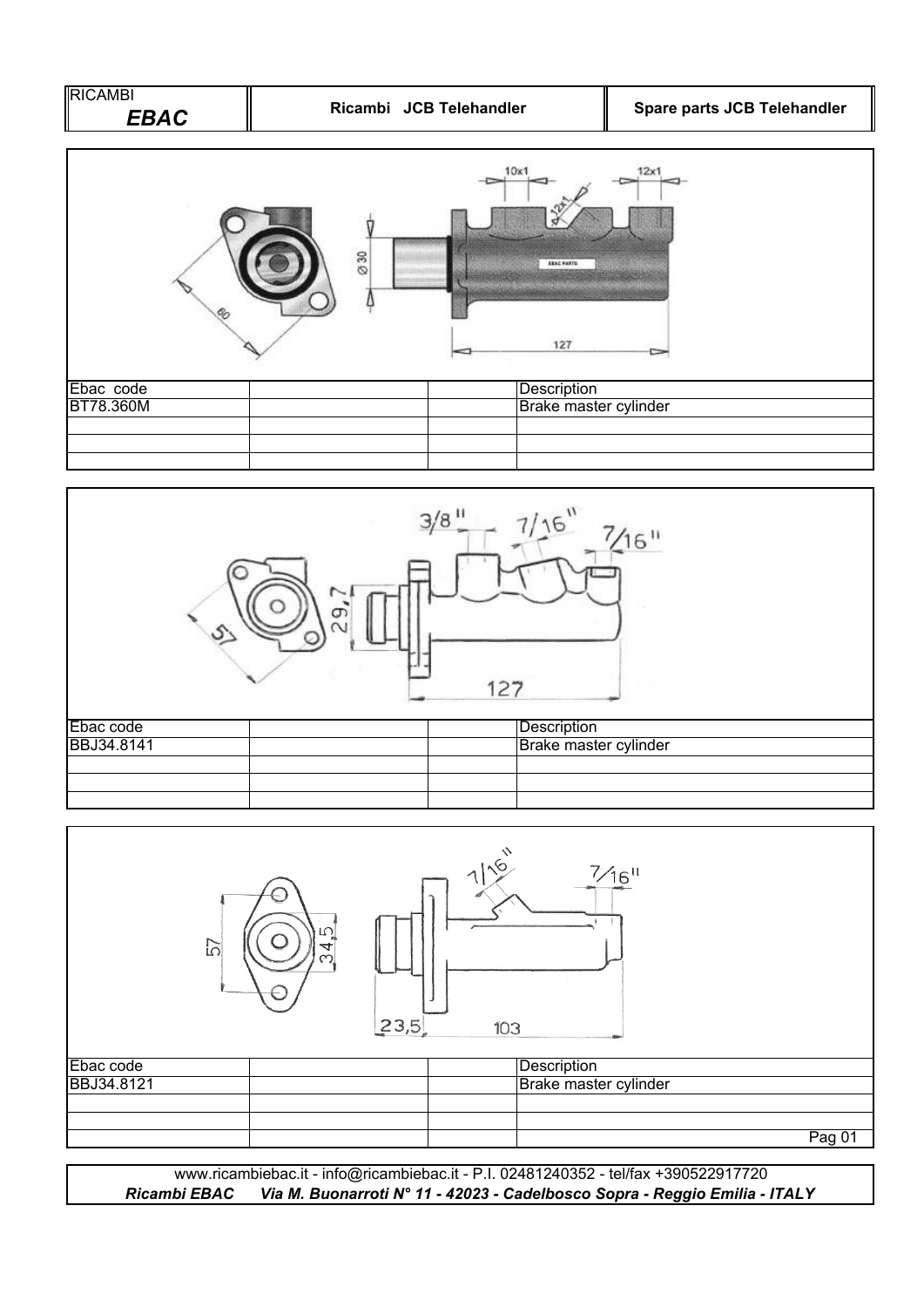



|            | 82 | 3/18 x 20F<br><b>EDAS FARTS</b><br>126 |        |
|------------|----|----------------------------------------|--------|
| Ebac code  |    | Description                            |        |
| BT118.366M |    | Brake master cylinder                  |        |
|            |    |                                        |        |
|            |    |                                        | Pag 02 |
|            |    |                                        |        |

www.ricambiebac.it - info@ricambiebac.it - P.I. 02481240352 - tel/fax +390522917720 *Ricambi EBAC Via M. Buonarroti N° 11 - 42023 - Cadelbosco Sopra - Reggio Emilia - ITALY*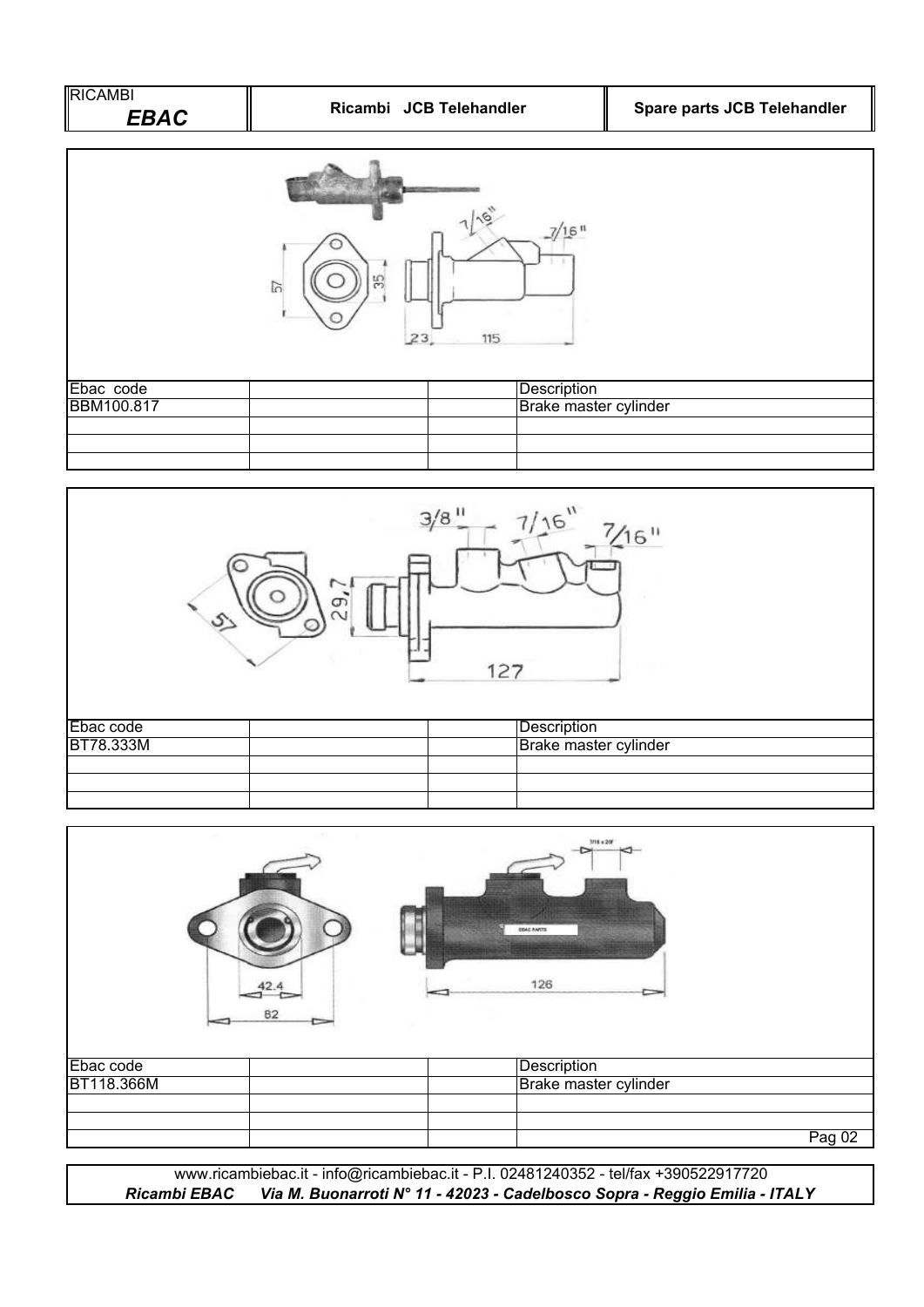| <b>RICAMBI</b><br><b>EBAC</b> |      | Ricambi JCB Telehandler | Spare parts JCB Telehandler |
|-------------------------------|------|-------------------------|-----------------------------|
|                               |      |                         |                             |
| Ebac code                     |      | Description             |                             |
| <b>BBJ101409</b>              | 366M | Brake master cylinder   |                             |
|                               |      |                         |                             |
|                               |      |                         |                             |
|                               |      |                         |                             |

| Ebac code        | Description |  |
|------------------|-------------|--|
| <b>BBJ105509</b> | Brake servo |  |
|                  |             |  |
|                  |             |  |
|                  |             |  |

| Ebac code       |              | Description        |        |
|-----------------|--------------|--------------------|--------|
| <b>BBJ0201G</b> | 133820/12 SF | <b>Brake valve</b> |        |
|                 |              |                    |        |
|                 |              |                    |        |
|                 |              |                    | Pag 03 |

www.ricambiebac.it - info@ricambiebac.it - P.I. 02481240352 - tel/fax +390522917720 *Ricambi EBAC Via M. Buonarroti N° 11 - 42023 - Cadelbosco Sopra - Reggio Emilia - ITALY*